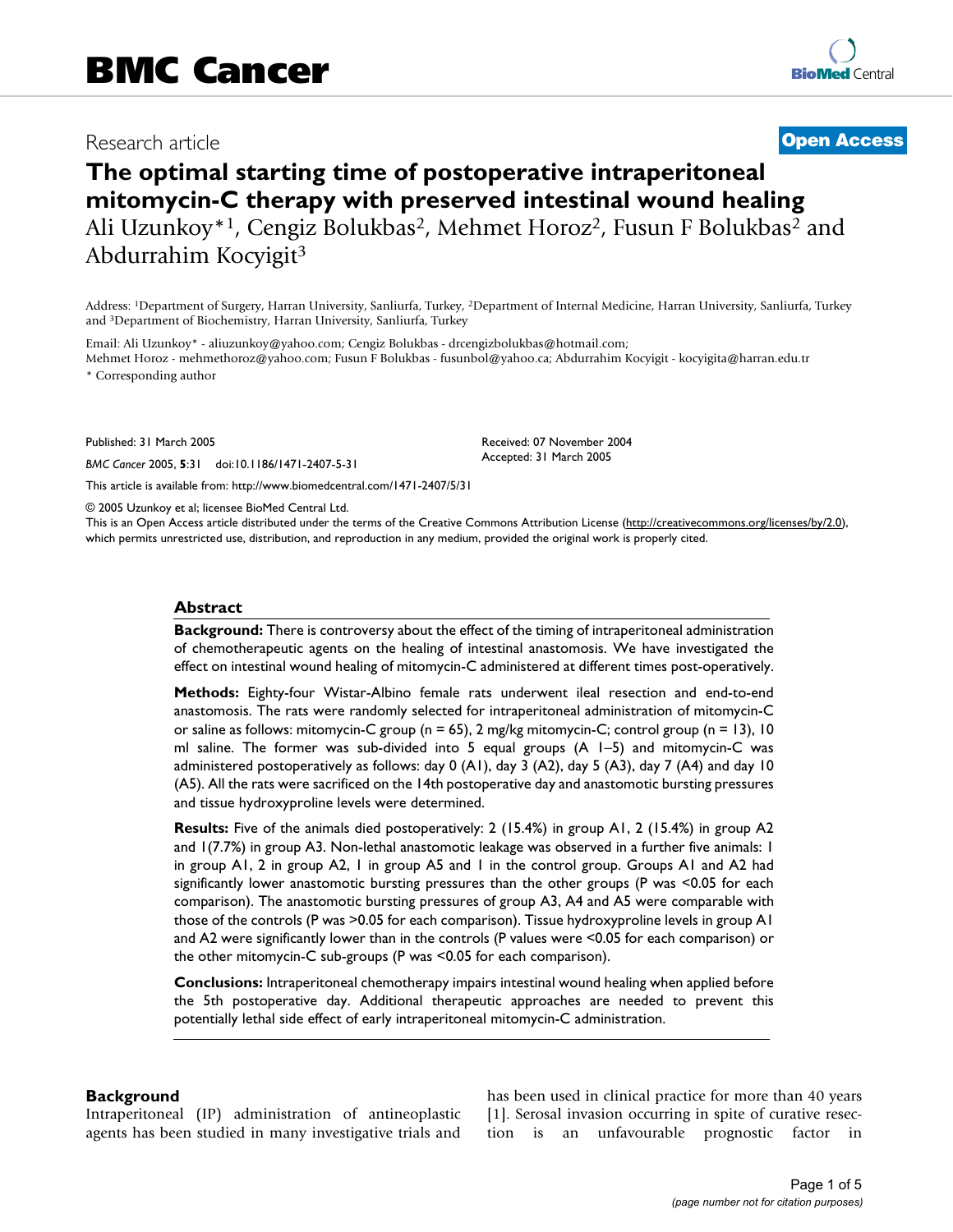gastrointestinal malignancies [2]. IP chemotherapy is now viewed as an interesting approach to treating tumors with peritoneal, local lymphatic or hepatic dissemination [3] such as gastric or colon cancer. The main goal of IP administration is to increase the exposure of cancer cells in the peritoneal cavity to the drugs with minimal potential toxic effects on the internal organs [1,4,5]. Various chemotherapeutic agents such as mitomycin-C (MTC), cisplatin and 5-fluorouracil, administered intraperitoneally during the early postoperative period, have been shown to be safe and to improve prognosis in patients with gastrointestinal cancers [6,7].

The timing as well as the route of administration of the chemotherapeutic agent plays a major role in determining the response. Since drug resistance is often related to the number of neoplastic cells present when the chemotherapeutic treatment is initiated, early administration of the agent in conjunction with surgery may give better results [8]. However, the effect of chemotherapeutic agents, delivered intravenously or intraperitoneally, on the healing of intestinal anastomosis is still controversial [9-16]. Weiber [14] investigated the influence of postoperative 5 fluorouracil on intestinal anastomotic wound healing in relation to timing of administration, but no other chemotherapeutic agents have been studied in this way. Our aim in the present study was to investigate the effects of IP MTC, administered at various times postoperatively, on intestinal anastomotic wound healing. MTC has been extensively used for treating gastric cancers.

# **Methods**

Eighty-four Wistar-Albino female rats weighing  $275 \pm 25$ g were acclimatized for 10 days before the study. All the animals were in good health and were kept under the same physical and environmental conditions. They were fed with standard pellet diet and tap water and kept at 23  $\pm$  2°C, with a 12 h light/dark cycle, throughout the study period. They received human care and the study protocol complied with the institutions' guidelines. All the rats underwent abdominal surgery under ether anesthesia. Standardized laparotomy was performed through a 3-cm midline incision. A 2-cm ileal segment was resected up to 10 cm proximal to the ileocecal valve. An end-to-end anastomosis was made using interrupted 5/0 polypropylene sutures as a continuous single layer. The fascia was closed using interrupted 3/0 polypropylene sutures. Subsequently, the rats were randomly assigned to two groups: group A, MTC group( $n = 65$ ); control (saline) group ( $n =$ 13). The MTC group was sub-divided into 5 equal  $(n = 13)$ groups, A1-A5, and IP mitomycin-C was administered postoperatively as follows: day 0 (A1), day 3 (A2), day 5 (A3), day 7 (A4) and day 10 (A5). Each MTC dosage was 2 mg/kg with 10 ml saline. All the rats were sacrificed with an overdose of ether on the 14th postoperative day. Postmortem exploration of the abdomen to detect anastomotic complications was performed by an observer blinded to the treatment arm of the study. The entire anastomotic segment of ileum with 2-cm margins on either side was removed for study.

# *Anastomotic bursting pressure measurement*

Anastomotic bursting pressure was measured in all rats. A catheter was inserted intraluminally into the resected segment of the ileum and secured using pursestring sutures. A mercury manometer connected to an inflating apparatus was attached to the other side of the catheter and the open end of the ileum was ligated. The resected segment of the intestine was then totally submerged in a water pot and gently distended with air. The bursting pressure was recorded as mmHg at the time of appearance of the first gas bubble.

#### *Hydroxyproline content determination*

Tissue hydroxyproline content was determined in all rats by the Reddy method [17] and the results were recorded as µg hydroxyproline per mg dry tissue weight.

# *Statistical analysis*

Non-parametric continuous variables were compared by the Kruskal-Wallis one-way analysis of variance with posthoc analysis using a Mann-Whitney U test. Parametric variables were compared using one-way analysis of variance with post-hoc analysis using the Tukey test. Data are presented as medians and ranges for nonparametric variables and means  $\pm$  SD for parametric variables. Differences were regarded as significant at p < 0.05 for parametric and 0.05/ 6 for nonparametric analyses.

# **Results**

Postoperative mortality was observed in five animals: 2 (15.4%) in group A1, 2 (15.4%) in group A2 and 1 (7.7%) in group A3. The deaths in group A1 occurred on the 1st postoperative day; the other deaths occurred before administration of MTC at the 2nd postoperative day. Macroscopic examination during post-mortem laparotomy showed anastomotic leakage communicating with abdominal abscesses in all deaths. Because the deaths in group A2 an A3 occurred before MTC administration and those in group A1 occurred earlier, the anastomotic leakage was attributed to operative complication and the dead rats were excluded from the study. No mortality occurred in any of the remaining animals before the completion of the study. During post-mortem abdominal explorations at the end of the study, non-lethal anastomotic leakage was observed in 5 animals: 1 in group A1, 2 in group A2, 1 in group A5 and 1 in the control group.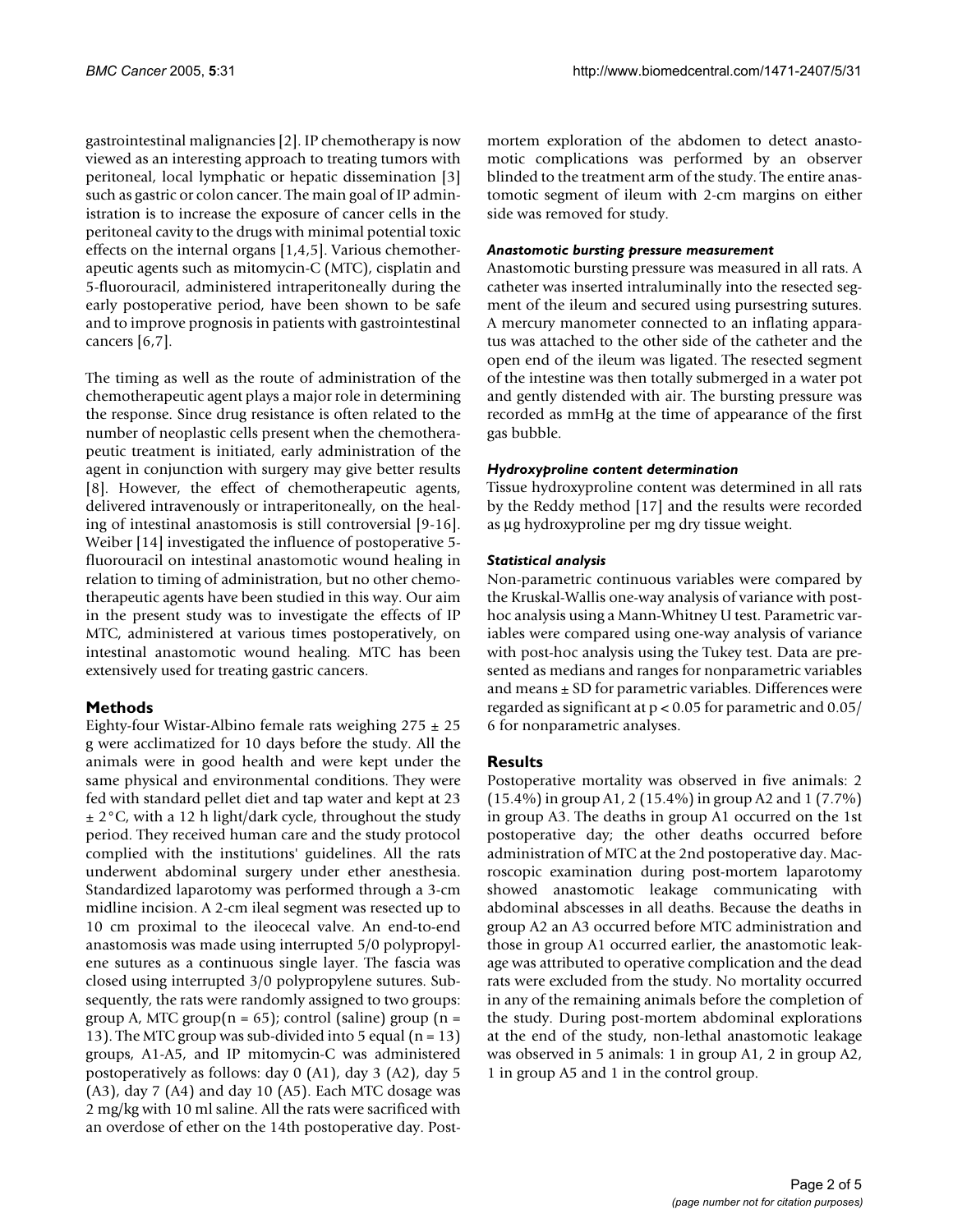

#### Figure 1

Anastomotic bursting pressures in mitomycin-C sub-groups and controls. Group A1 and A2 which have received mitomycin-C (MTC) in preoperative (day 0) and 3rd day of postoperative period, respectively, had significantly lower value than the other groups (both,  $p < 0.001$ ).



#### Figure 2

Tissue hydroxyproline levels in mitomycin-C sub-groups and controls. Group A1 and A2 which have received mitomycin-C in preoperative (day 0) and 3rd day of postoperative period, respectively, had significantly lower value than the other groups (both, p < 0.001).

#### *Anastomotic bursting pressure*

Anastomotic bursting pressures (mmHg) were 86 (0– 102), 96 (0–116), 149.5 (116–196), 175 (108–241), 193 (0–243) and 198 (0–231) in groups A1, A2, A3, A4, A5 and control, respectively (Fig. 1). The values in groups A1 and A2 were significantly lower than in groups A3, A4, A5 and control (P values were <0.05 for all these comparisons). There was no statistically significant difference between groups A1 and A2 ( $p > 0.05$ ). The anastomotic bursting pressures in groups A3, A4 and A5 were not significantly different from those in the control group (P values were >0.05/6 for these comparisons).

#### *Tissue hydroxyproline content*

The mean tissue hydroxyproline contents  $(\mu g/mg)$  of groups A1, A2, A3, A4, A5 and control were  $6.54 \pm 1.9$ ,  $8.14 \pm 2.3$ ,  $14.77 \pm 3.4$ ,  $14.80 \pm 4.3$ ,  $17.01 \pm 3.9$  and  $18.28$  $±$  4.3, respectively (Fig. 2). The values for groups A3, A4 and A5 were comparable with the controls (P values were >0.05 for these comparisons). The tissue hydroxyproline levels of groups A1 and A2 were significantly lower than the controls or the other MTC sub-groups (P values were <0.05 for these comparisons).

#### **Discussion**

Recurrence and IP dissemination of gastrointestinal cancers is common despite curative resection, particularly when the serosa has been infiltrated [2]. It has been suggested that IP administration of anticancer agents before closure of the laparotomy, and during the first few postoperative days, may prevent the dissemination of cancer cells [18-20]. A potential criticism of delayed postoperative IP administration is inhomogeneous drug distribution caused by early postoperative adhesions [21]. Entrapment of the tumor cells by fibrin in the dissected areas decreases their exposure to the chemotherapeutic agents [22,23]. Thus, the use of IP chemotherapy at the time of surgery provides better drug distribution without the risk of interference from postoperative adhesions [21]. However, although the administration of chemotherapeutic agents in the immediate postoperative period may decrease the local cancer recurrence rate, this must be weighed against the possible impairment of wound healing [12,24,25].

In the present study, the animals that received IP MTC perioperatively and on the 3rd potoperative day had significantly lower mean tissue hydroxyproline contents and anastomotic bursting pressures than the controls. No difference was observed between the controls and the other MTC sub-groups. Collagen synthesis, which may be reflected by tissue hydroxyproline content, is an essential feature of anastomotic healing in the intestine [17,26]. We therefore measured the tissue hydroxyproline content to determine whether MTC is detrimental to anastomotic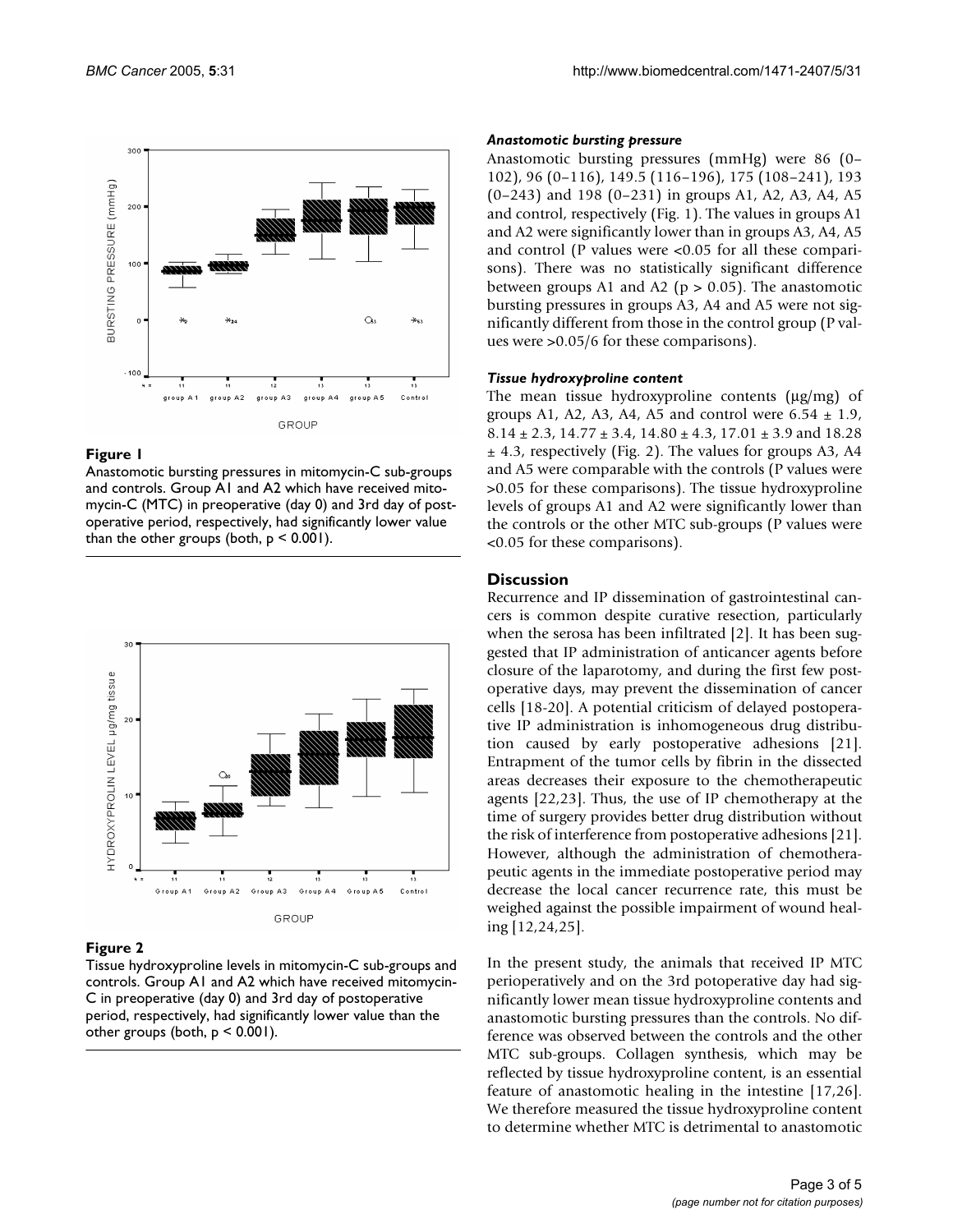wound healing. The data showed that IP MTC administered perioperatively or on the 3rd postoperative day was detrimental to the healing of intestinal anastomosis, but MTC administered on or after the 5th postoperative day had no significant effect on the process. The effects of IP administration of various chemotherapeutic agents on intestinal anastomotic wound healing have been investigated in many studies and the results have been conflicting [12-14,16,24,27,28]; some have shown detrimental effects [12,28]. However, the effect on wound healing of peri- and post-operative intraperitoneal MTC administration has not been described previously.

Tissue injury initiates a cycle of inflammation, cellular migration and replication, and connective tissue deposition and remodeling, which restores tissue integrity. Successful wound healing depends on the formation of a strong and stable scar. Wound strength is determined by the amount and quality of newly-synthesized and deposited collagen, and by the degradation of preformed collagen [29]. Collagenase activity, which is important in determining anastomotic integrity and suture-holding capacity during the first few days of healing, increases significantly after 3 days of colonic anastomosis; at this time the suture holding capacity of the anastomosis decreases by up to 80% [30-33]. MTC arrests the proliferation of fibroblasts, which are responsible for several crucial aspects of the wound-healing process outlined above [34]. Thus, IP administeration of MTC within three days of the operation may be detrimental to intestinal anastomotic wound healing, as shown in the present study.

Ineffective colonic wound healing can have devastating consequences e.g. abscesses, fistula formation, or death secondary to overwhelming sepsis. Therefore, although early IP administration of MTC following cytoreductive surgery is effective in preventing the dissemination of cancer cells, the side effects discussed here have considerable importance and should not be overlooked.

In conclusion, certain interventions are needed to avoid the potentially lethal side effects of chemotherapy on intestinal wound healing in subjects receiving early IP administration. Additional therapeutic approaches such as anti-inflammatory or fibrinolytic agents should be introduced to reduce adhesion formation, and thus preclude inhomogeneous drug distribution, in patients for whom IP administration has been postponed beyond the early postoperative period to avoid the undesirable side effects.

# **Abbreviations**

IP, intraperitoneal; MTC, mitomycin-C.

# **Competing interests**

The author(s) declare that they have no competing interests.

# **Authors' contributions**

AU conceived the study and participated in its design and coordination. CB, MH and FFB conceived the study, participated in the sequence alignment and drafted the manuscript. AK collected the samples and carried out the laboratory analysis.

#### **References**

- 1. Weisberger AS, Levine B, Storaasli JP: **[Use of nitrogen mustard in](http://www.ncbi.nlm.nih.gov/entrez/query.fcgi?cmd=Retrieve&db=PubMed&dopt=Abstract&list_uids=13271133) [treatment of serous effusions of neoplastic origin.](http://www.ncbi.nlm.nih.gov/entrez/query.fcgi?cmd=Retrieve&db=PubMed&dopt=Abstract&list_uids=13271133)** *J Am Med Assoc* 1955, **159:**1704-1707.
- 2. Boku T, Nakane Y, Minoura T, Takada H, Yamamura M, Hioki K, Yamamoto M: **[Prognostic significance of serosal invasion and](http://www.ncbi.nlm.nih.gov/entrez/query.fcgi?cmd=Retrieve&db=PubMed&dopt=Abstract&list_uids=2340396) [free intraperitoneal cancer cells in gastric cancer.](http://www.ncbi.nlm.nih.gov/entrez/query.fcgi?cmd=Retrieve&db=PubMed&dopt=Abstract&list_uids=2340396)** *Br J Surg* 1990, **77:**436-439.
- 3. Speyer JL: **[The rationale behind intraperitoneal chemother](http://www.ncbi.nlm.nih.gov/entrez/query.fcgi?cmd=Retrieve&db=PubMed&dopt=Abstract&list_uids=4048973)[apy in gastrointestinal malignancies.](http://www.ncbi.nlm.nih.gov/entrez/query.fcgi?cmd=Retrieve&db=PubMed&dopt=Abstract&list_uids=4048973)** *Semin Oncol* 1985, **12:**23-28.
- 4. Brenner DE: **[Intraperitoneal chemotherapy: a review.](http://www.ncbi.nlm.nih.gov/entrez/query.fcgi?cmd=Retrieve&db=PubMed&dopt=Abstract&list_uids=3522820)** *J Clin Oncol* 1986, **4:**1135-1147.
- 5. Dedrick RL: **[Theoretical and experimental bases of intraperi](http://www.ncbi.nlm.nih.gov/entrez/query.fcgi?cmd=Retrieve&db=PubMed&dopt=Abstract&list_uids=4048968)[toneal chemotherapy.](http://www.ncbi.nlm.nih.gov/entrez/query.fcgi?cmd=Retrieve&db=PubMed&dopt=Abstract&list_uids=4048968)** *Semin Oncol* 1985, **12:**1-6.
- 6. Noh SH, Yoo CH, Chung HC, Roh JK, Shin DW, Min JS: **[Early post](http://www.ncbi.nlm.nih.gov/entrez/query.fcgi?cmd=Retrieve&db=PubMed&dopt=Abstract&list_uids=11150904)operative intraperitoneal chemotherapy with mitomycin C, [5-fluorouracil and cisplatin for advanced gastric cancer.](http://www.ncbi.nlm.nih.gov/entrez/query.fcgi?cmd=Retrieve&db=PubMed&dopt=Abstract&list_uids=11150904)** *Oncology* 2001, **60:**24-30.
- 7. Shimoyama S, Shimizu N, Kaminishi M: **[Type-oriented intraopera](http://www.ncbi.nlm.nih.gov/entrez/query.fcgi?cmd=Retrieve&db=PubMed&dopt=Abstract&list_uids=9933701)[tive and adjuvant chemotherapy and survival after curative](http://www.ncbi.nlm.nih.gov/entrez/query.fcgi?cmd=Retrieve&db=PubMed&dopt=Abstract&list_uids=9933701) [resection of advanced gastric cancer.](http://www.ncbi.nlm.nih.gov/entrez/query.fcgi?cmd=Retrieve&db=PubMed&dopt=Abstract&list_uids=9933701)** *World J Surg* 1999, **23:**284-291.
- 8. Schabel FM Jr: **[Rationale for perioperative anticancer](http://www.ncbi.nlm.nih.gov/entrez/query.fcgi?cmd=Retrieve&db=PubMed&dopt=Abstract&list_uids=4035066) [treatment.](http://www.ncbi.nlm.nih.gov/entrez/query.fcgi?cmd=Retrieve&db=PubMed&dopt=Abstract&list_uids=4035066)** *Recent Results Cancer Res* 1985, **98:**1-10.
- 9. Engelmann U, Sonntag W, Jacobi GH: **[Influence of perioperative](http://www.ncbi.nlm.nih.gov/entrez/query.fcgi?cmd=Retrieve&db=PubMed&dopt=Abstract&list_uids=4041068) [cis-platinum on breaking strength of bowel anastomoses in](http://www.ncbi.nlm.nih.gov/entrez/query.fcgi?cmd=Retrieve&db=PubMed&dopt=Abstract&list_uids=4041068) [rats.](http://www.ncbi.nlm.nih.gov/entrez/query.fcgi?cmd=Retrieve&db=PubMed&dopt=Abstract&list_uids=4041068)** *Recent Results Cancer Res* 1985, **98:**35-39.
- 10. Devereux DF, Triche TJ, Webber BL, Thibault LE, Brennan MF: **[A](http://www.ncbi.nlm.nih.gov/entrez/query.fcgi?cmd=Retrieve&db=PubMed&dopt=Abstract&list_uids=7379012) [study of adriamycin reduced wound breaking strenght in](http://www.ncbi.nlm.nih.gov/entrez/query.fcgi?cmd=Retrieve&db=PubMed&dopt=Abstract&list_uids=7379012) rats. An evaluation by light and electron microscopy, induction of collagen maturation, and hydroxyproline content.** *Cancer* 1980, **45:**2811-2815.
- 11. Kuzu MA, Koksoy C, Kale T, Demirpence E, Renda N: **[Experimen](http://www.ncbi.nlm.nih.gov/entrez/query.fcgi?cmd=Retrieve&db=PubMed&dopt=Abstract&list_uids=9501824)[tal study of the effect of preoperative 5-fluorouracil on the](http://www.ncbi.nlm.nih.gov/entrez/query.fcgi?cmd=Retrieve&db=PubMed&dopt=Abstract&list_uids=9501824) [integrity of colonic anastomoses.](http://www.ncbi.nlm.nih.gov/entrez/query.fcgi?cmd=Retrieve&db=PubMed&dopt=Abstract&list_uids=9501824)** *Br J Surg* 1998, **85:**236-239.
- 12. Fumagalli U, Trabucchi E, Soligo M, Rosati R, Rebuffat C, Tonelli C, Montorsi M: **[Effects of intraperitoneal chemotherapy on anas](http://www.ncbi.nlm.nih.gov/entrez/query.fcgi?cmd=Retrieve&db=PubMed&dopt=Abstract&list_uids=1898977)[tomotic healing in the rat.](http://www.ncbi.nlm.nih.gov/entrez/query.fcgi?cmd=Retrieve&db=PubMed&dopt=Abstract&list_uids=1898977)** *J Surg Res* 1991, **50:**82-87.
- 13. Tumer AR, Kama NA, Tumer L, Reis E, Muftuoglu S: **[Effects of 5](http://www.ncbi.nlm.nih.gov/entrez/query.fcgi?cmd=Retrieve&db=PubMed&dopt=Abstract&list_uids=10365840) [fluorouracil and zinc on healing of colonic anastomoses in](http://www.ncbi.nlm.nih.gov/entrez/query.fcgi?cmd=Retrieve&db=PubMed&dopt=Abstract&list_uids=10365840) [rabbits.](http://www.ncbi.nlm.nih.gov/entrez/query.fcgi?cmd=Retrieve&db=PubMed&dopt=Abstract&list_uids=10365840)** *Eur J Surg* 1999, **165:**369-377.
- 14. Weiber S, Graf W, Glimelius B, Jiborn H, Pahlman L, Zederfeldt B: **[Experimental colonic healing in relation to timing of 5-fluor](http://www.ncbi.nlm.nih.gov/entrez/query.fcgi?cmd=Retrieve&db=PubMed&dopt=Abstract&list_uids=7827906)[ouracil therapy.](http://www.ncbi.nlm.nih.gov/entrez/query.fcgi?cmd=Retrieve&db=PubMed&dopt=Abstract&list_uids=7827906)** *Br J Surg* 1994, **81:**1677-1680.
- 15. Jansen M, Jansen PL, Fass J, Langejurgen E, Forsch S, Tietze L, Schumpelick V: **[Influence of intraperitoneal therapy with mito](http://www.ncbi.nlm.nih.gov/entrez/query.fcgi?cmd=Retrieve&db=PubMed&dopt=Abstract&list_uids=12353843)[mycin C adsorbed on activated carbon on anastomotic and](http://www.ncbi.nlm.nih.gov/entrez/query.fcgi?cmd=Retrieve&db=PubMed&dopt=Abstract&list_uids=12353843) [wound healing in rats.](http://www.ncbi.nlm.nih.gov/entrez/query.fcgi?cmd=Retrieve&db=PubMed&dopt=Abstract&list_uids=12353843)** *Dig Dis Sci* 2002, **47:**1992-1997.
- 16. Wiznitzer T, Orda R, Bawnik JB, Rippin A, Griffel B, Herzberg M: **[Mitomycin and the healing of intestinal anastomosis. An](http://www.ncbi.nlm.nih.gov/entrez/query.fcgi?cmd=Retrieve&db=PubMed&dopt=Abstract&list_uids=4689804) [experimental study in the rat.](http://www.ncbi.nlm.nih.gov/entrez/query.fcgi?cmd=Retrieve&db=PubMed&dopt=Abstract&list_uids=4689804)** *Arch Surg* 1973, **106:**314-316.
- 17. Reddy GK, Enwemeka CS: **[A simplified method for the analysis](http://www.ncbi.nlm.nih.gov/entrez/query.fcgi?cmd=Retrieve&db=PubMed&dopt=Abstract&list_uids=8740508) [of hydroxyproline in biological tissues.](http://www.ncbi.nlm.nih.gov/entrez/query.fcgi?cmd=Retrieve&db=PubMed&dopt=Abstract&list_uids=8740508)** *Clin Biochem* 1996, **29:**225-229.
- 18. Fujimoto S, Shrestha RD, Kokubun M, Ohta M, Takahashi M, Kobayashi K, Kiuchi S, Okui K, Miyoshi K, Arimizu N, Takamizawa H: **Intraperitoneal hyperthermic perfusion combined with sur[gery effective for gastric cancer patients with peritoneal](http://www.ncbi.nlm.nih.gov/entrez/query.fcgi?cmd=Retrieve&db=PubMed&dopt=Abstract&list_uids=3133994) [seeding.](http://www.ncbi.nlm.nih.gov/entrez/query.fcgi?cmd=Retrieve&db=PubMed&dopt=Abstract&list_uids=3133994)** *Ann Surg* 1988, **208:**36-41.